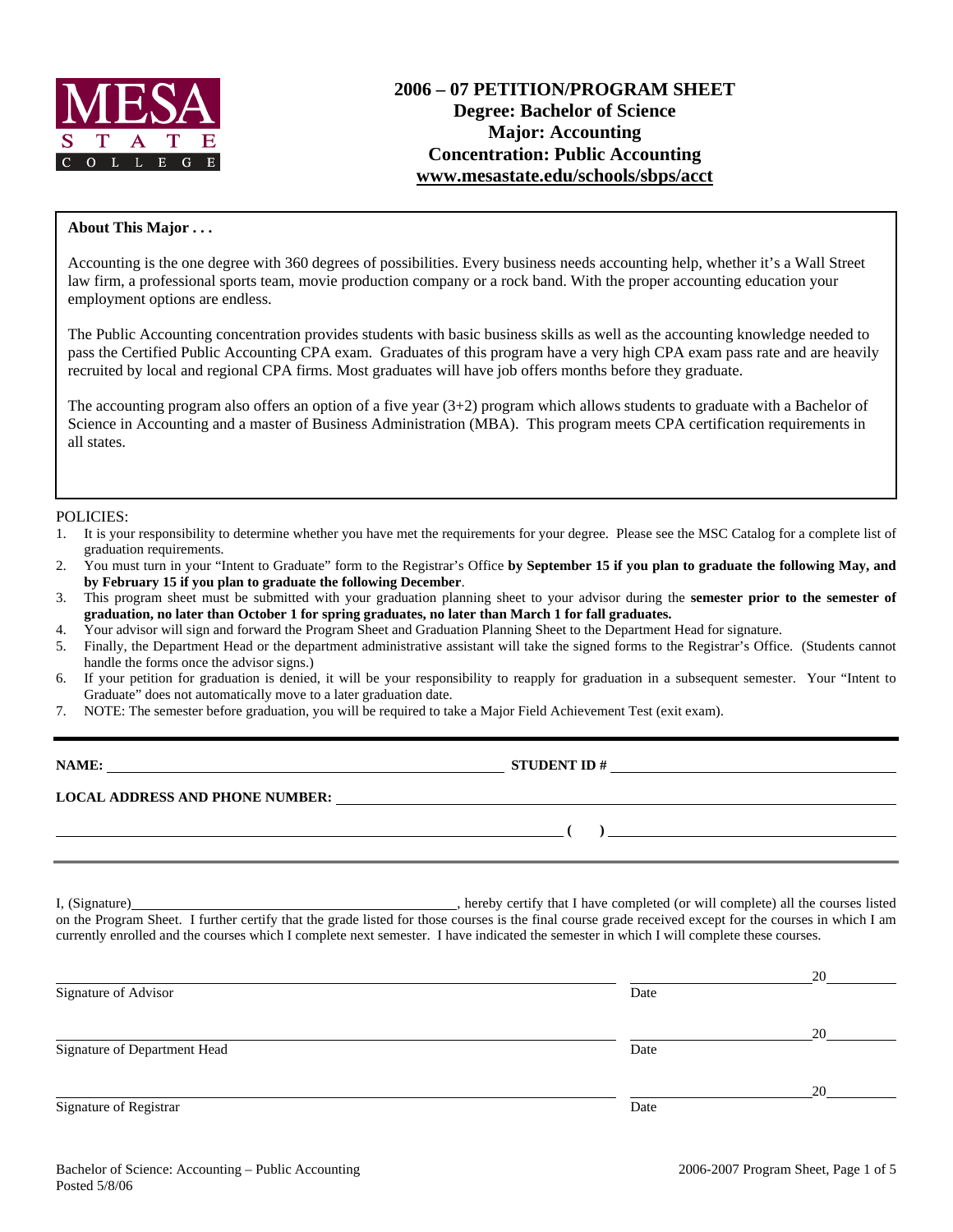- Must earn 120 semester hours and meet the academic residency requirements to earn a baccalaureate degree at Mesa State College.
- Must earn a minimum of 40 semester hours in upper division courses (i.e., 300-level and 400-level courses).
- A cumulative grade point average of 2.0 or higher must be maintained for all courses taken and for all courses in the major.
- When filling out this program sheet a course can only be used once, i.e., no double counting is allowed between categories.
- Excess KINA/HPWE courses beyond the two required and pre-collegiate courses (usually numbered below 100) cannot be used for graduation. • All degree requirements must be completed as described. Any exceptions or substitutions must be recommended in advance by the faculty advisor and approved by the Department Head.
- It is recommended that students work closely with a faculty advisor when selecting courses and scheduling classes prior to registration.
- Students are required to participate in exit examinations or other programs deemed necessary to comply with the college accountability requirement.

General Education Requirements (Minimum of 33 semester hours) See the M.S.C. catalog for the list of courses that meet the general education categories.

| Trns/Subs<br>Credit<br>Term<br>Course<br><u>No.</u><br>Grade<br>Year<br>English: ENGL 111 and 112 (6 semester hours, must receive a<br>"C" or higher, must be completed by the time the student has 60 |     |                |       |             |      | Course<br>Humanities or Social/Behavioral Science: (3 semester hours) | No.                                                                                     | Credit     | Grade          | Term  | Year | Trns/Subs |           |
|--------------------------------------------------------------------------------------------------------------------------------------------------------------------------------------------------------|-----|----------------|-------|-------------|------|-----------------------------------------------------------------------|-----------------------------------------------------------------------------------------|------------|----------------|-------|------|-----------|-----------|
| semester hours)<br>*ENGL<br>*ENGL                                                                                                                                                                      |     |                |       |             |      |                                                                       | Fine Arts: (3 semester hours)                                                           |            |                |       |      |           |           |
| *ENGL 129, Honors English, may be substituted for ENGL 111 and ENGL                                                                                                                                    |     |                |       |             |      |                                                                       |                                                                                         |            |                |       |      |           |           |
| 112. Must earn a grade of "C" or better. May need to take additional electives.                                                                                                                        |     |                |       |             |      |                                                                       |                                                                                         |            |                |       |      |           |           |
| Humanities: (6 semester hours)                                                                                                                                                                         |     |                |       |             |      |                                                                       | Natural Sciences: (minimum 6 semester hours, at least one course<br>must include a lab) |            |                |       |      |           |           |
| Social and Behavioral Sciences: (6 semester hours)                                                                                                                                                     |     |                |       |             |      |                                                                       |                                                                                         |            |                |       |      |           |           |
|                                                                                                                                                                                                        |     |                |       |             |      |                                                                       | <b>Applied Studies:</b> (3 semester hours)                                              |            |                |       |      |           |           |
| Other Requirements (10 semester hours)                                                                                                                                                                 |     |                |       |             |      |                                                                       |                                                                                         |            |                |       |      |           |           |
| Kinesiology: (3 Semester Hours)                                                                                                                                                                        |     |                |       |             |      |                                                                       | <b>Bachelor of Science Degree Distinction:</b>                                          |            |                |       |      |           |           |
| Course                                                                                                                                                                                                 | No. | Credit         | Grade | Term        | Year | Trns/Subs                                                             | (7 semester hours) Must earn a "C" or better in both courses.                           |            |                |       |      |           |           |
| <b>KINE/HPWA</b>                                                                                                                                                                                       | 100 | $\overline{1}$ |       |             |      |                                                                       | Course                                                                                  | No.        | Credit         | Grade | Term | Year      | Trns/Subs |
| <b>KINA/HPWE</b>                                                                                                                                                                                       |     | $\mathbf{1}$   |       |             |      |                                                                       | MATH*                                                                                   | 113        | $\overline{4}$ |       |      |           |           |
| <b>KINA/HPWE</b>                                                                                                                                                                                       |     | $\mathbf{1}$   |       |             |      |                                                                       | <b>STAT</b>                                                                             | <b>200</b> | 3 <sup>7</sup> |       |      |           |           |
| See the M.S.C. catalog for the list of approved KINA/HPWE/Selected DANC                                                                                                                                |     |                |       |             |      |                                                                       |                                                                                         |            |                |       |      |           |           |
| courses.                                                                                                                                                                                               |     |                |       |             |      |                                                                       | *Math 113 or higher level math as approved by advisor                                   |            |                |       |      |           |           |
| Major Requirements (72 Semester Hours)                                                                                                                                                                 |     |                |       |             |      |                                                                       |                                                                                         |            |                |       |      |           |           |
|                                                                                                                                                                                                        |     |                |       |             |      |                                                                       |                                                                                         |            |                |       |      |           |           |
| <b>Required Core (49 semester hours)</b>                                                                                                                                                               |     |                |       |             |      |                                                                       |                                                                                         |            |                |       |      |           |           |
| Course                                                                                                                                                                                                 | No. | Credit         | Grade | <b>Term</b> | Year | Trns/Subs                                                             | Course                                                                                  | No.        | Credit         | Grade | Term | Year      | Trns/Subs |
| <b>ACCT</b>                                                                                                                                                                                            | 201 | 3 <sup>1</sup> |       |             |      |                                                                       | <b>CISB</b>                                                                             | 205        | 3 <sup>7</sup> |       |      |           |           |
| <b>ACCT</b>                                                                                                                                                                                            | 202 | $\frac{3}{2}$  |       |             |      |                                                                       | <b>ECON</b>                                                                             | 201        | 3 <sup>1</sup> |       |      |           |           |
| <b>ACCT</b>                                                                                                                                                                                            | 321 | 5 <sup>5</sup> |       |             |      |                                                                       | <b>ECON</b>                                                                             | 202        | 3 <sup>1</sup> |       |      |           |           |
| <b>ACCT</b>                                                                                                                                                                                            | 322 | $\overline{4}$ |       |             |      |                                                                       | <b>FINA</b>                                                                             | 301        | 3 <sup>7</sup> |       |      |           |           |
| <b>ACCT</b>                                                                                                                                                                                            | 331 | 3              |       |             |      |                                                                       | <b>MANG</b>                                                                             | 201        | 3              |       |      |           |           |

ACCT <u>441 4 1 mars and the set of the set of the set of the set of the set of the set of the set of the set of the set of the set of the set of the set of the set of the set of the set of the set of the set of the set of t</u> BUGB 349 3 MARK 231 3

**or**

 $BUGB$   $351$ BUGB 352

**Continued on page 3**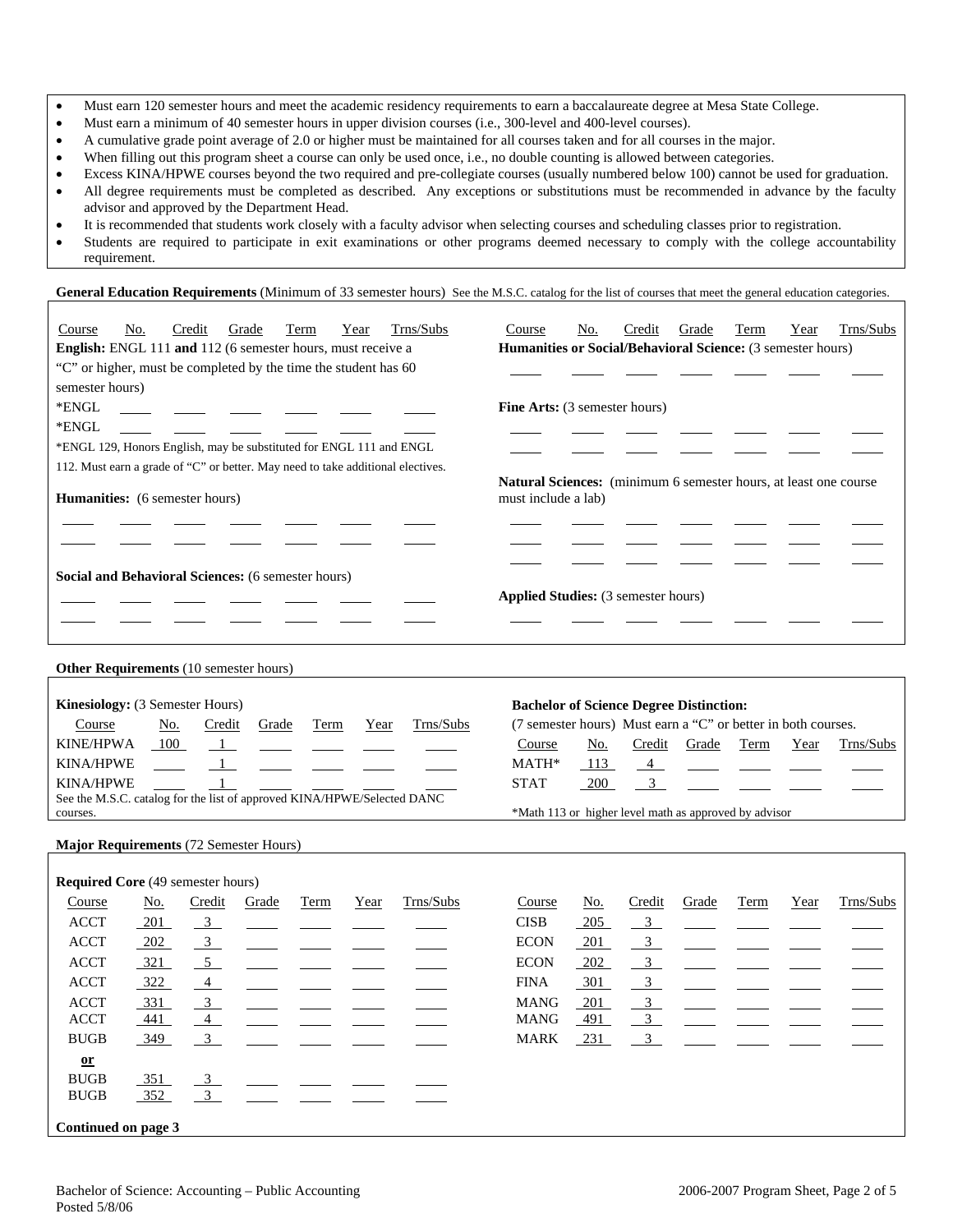| <b>Required Concentration Courses (23 Semester Hours)</b>                         |                                        |        |       |      |      |           |                                                                                                                                                           |
|-----------------------------------------------------------------------------------|----------------------------------------|--------|-------|------|------|-----------|-----------------------------------------------------------------------------------------------------------------------------------------------------------|
| Course<br><b>ACCT</b><br><b>ACCT</b><br><b>ACCT</b><br><b>ACCT</b><br><b>ACCT</b> | No.<br>392<br>401<br>402<br>411<br>442 | Credit | Grade | Term | Year | Trns/Subs | Trns/Subs<br>Year<br>Course<br>No.<br>Credit<br>Term<br>Grade<br>Choose 3 semester hours from ACCT 311, ACCT 393, ACCT 412,<br>Or ACCT 496<br><b>ACCT</b> |
| <b>CISB</b>                                                                       | <u>101</u>                             |        |       |      |      |           |                                                                                                                                                           |

**Electives** (All college level **non-business** courses appearing on your final transcript, **not listed above** that will bring your total semester hours to 120 hours. Excludes KINA/HPWE activity courses.) (5 semester hours; 3 hours of upper division may be needed.) Course No. Credit Grade Term Year Trns/Subs Course No. Credit Grade Term Year Trns/Subs

|  |  |  | the contract of the contract of | the contract of the contract of the contract of |  |  |  |
|--|--|--|---------------------------------|-------------------------------------------------|--|--|--|
|  |  |  |                                 | the contract of the contract of the             |  |  |  |
|  |  |  |                                 |                                                 |  |  |  |

## **GRADUATION INFORMATION**

See the "Undergraduate Graduation Requirements" in the Mesa State College catalog for additional graduation information.

**GENERAL EDUCATION REQUIREMENTS** (Minimum of 33 Semester Hours) See current Mesa State College catalog for list of courses that fulfill the requirements below. If one (or more) of the selections below is required in your major, you must use it to fulfill the major requirement and **make a different selection to meet the general education requirement. The courses may not be used to fulfill both requirements.**

**English – 6** Semester Hours (Must be **completed** before student has 60 semester hours. Must receive grade of "C" or above.) ENGL 111 **and** ENGL 112 **or** ENGL 129 *(by permission)*

**Humanities – 6** semester hours

**Social and Behavioral Sciences – 6** semester hours

**Humanities or Social/Behavioral Sciences – 3** semester hours

**Fine Arts – 3** semester hours

**Natural Sciences – 6** semester hours (At least one course must include a lab.)

**Applied Studies – 3** semester hours

#### **OTHER REQUIREMENTS** (10 Semester Hours)

**Kinesiology – 3** Semester Hours Each student must take KINE/HPWA 100 together with two KINA/HPWE/Selected DANC courses. See current catalog for listing.

**Degree Distinction – 7** Semester Hours MATH 113 College Algebra (Or a higher level math as approved as approved by advisor) – 4 semester hours STAT 200 Probability and Statistics - 3 semester hours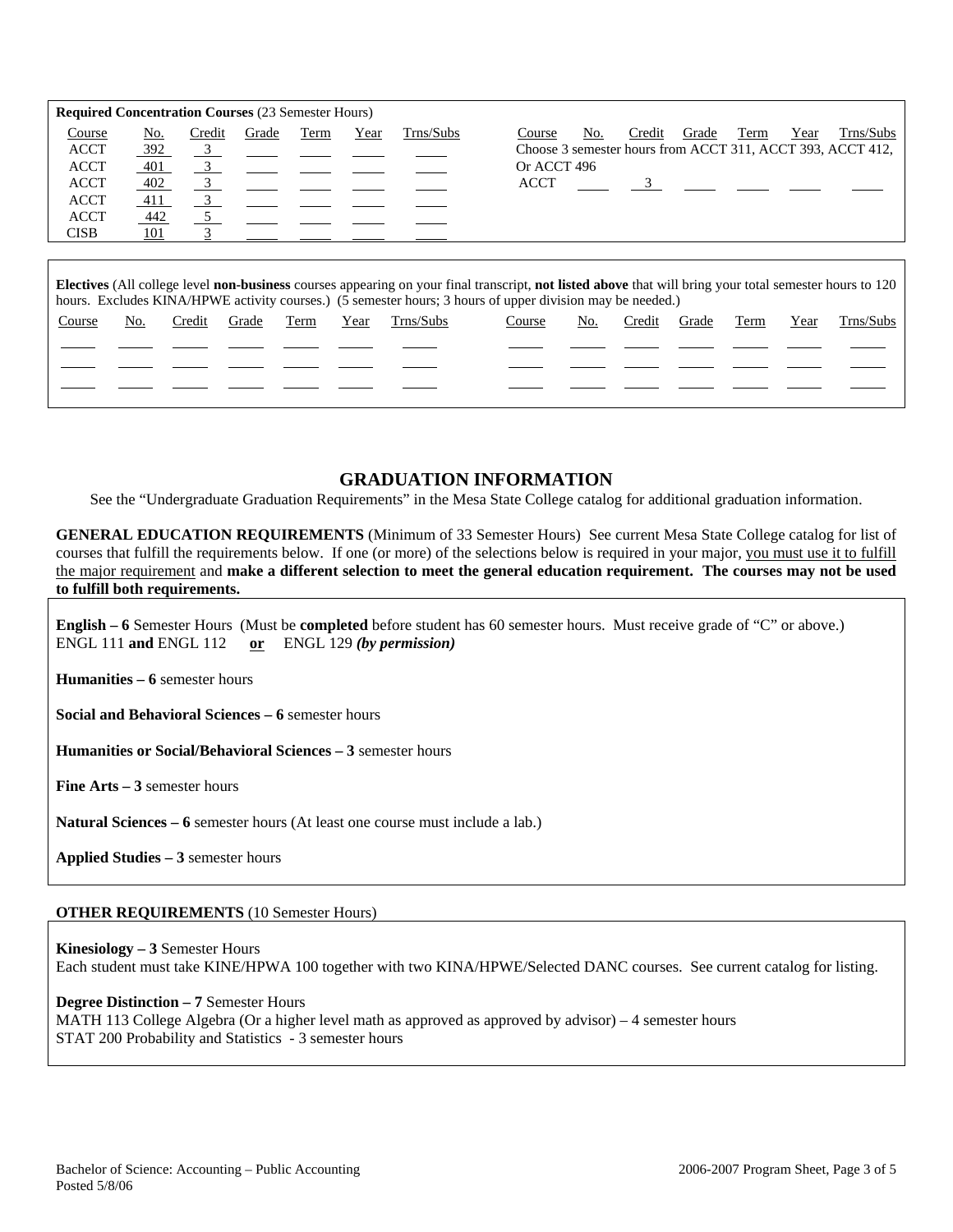**Core** (49 Semester Hours) ACCT 201 Principles of Financial Accounting ACCT 202 Principles of Managerial Accounting ACCT 321 Intermediate Accounting I ACCT 322 Intermediate Accounting II ACCT 331 Cost Accounting ACCT 441 Individual Income Tax BUGB 349 Legal Environment of Business **or** BUGB 351 Business Law I BUGB 352 Business Law II CISB 205 Advanced Business Software ECON 201 Principles of Macroeconomics ECON 202 Principles of Microeconomics FINA 301 Managerial Finance MANG 201 Principles of Management MANG 491 Business Strategy MARK 231 Principles of Marketing **Concentration Courses** (23 semester hours) ACCT 392 Accounting Information Systems ACCT 401 Governmental Accounting ACCT 402 Advanced Accounting ACCT 411 Auditing I ACCT 442 Advanced Tax & Tax Research CISB 101 Business Information Technology Choose 3 semester hours from the following: ACCT 311 Advanced Managerial Accounting ACCT 393 Cooperative Education ACCT 412 Auditing II ACCT 496 Topics

# **General Electives: 5 Semester Hours**. Must be **non-business.**

Students are required to participate in exit examinations or other programs deemed necessary to comply with the college accountability requirement. All degree requirements must be completed as described above. Any exceptions or substitutions must be recommended in advance by the faculty advisor and approved by the Department Head.